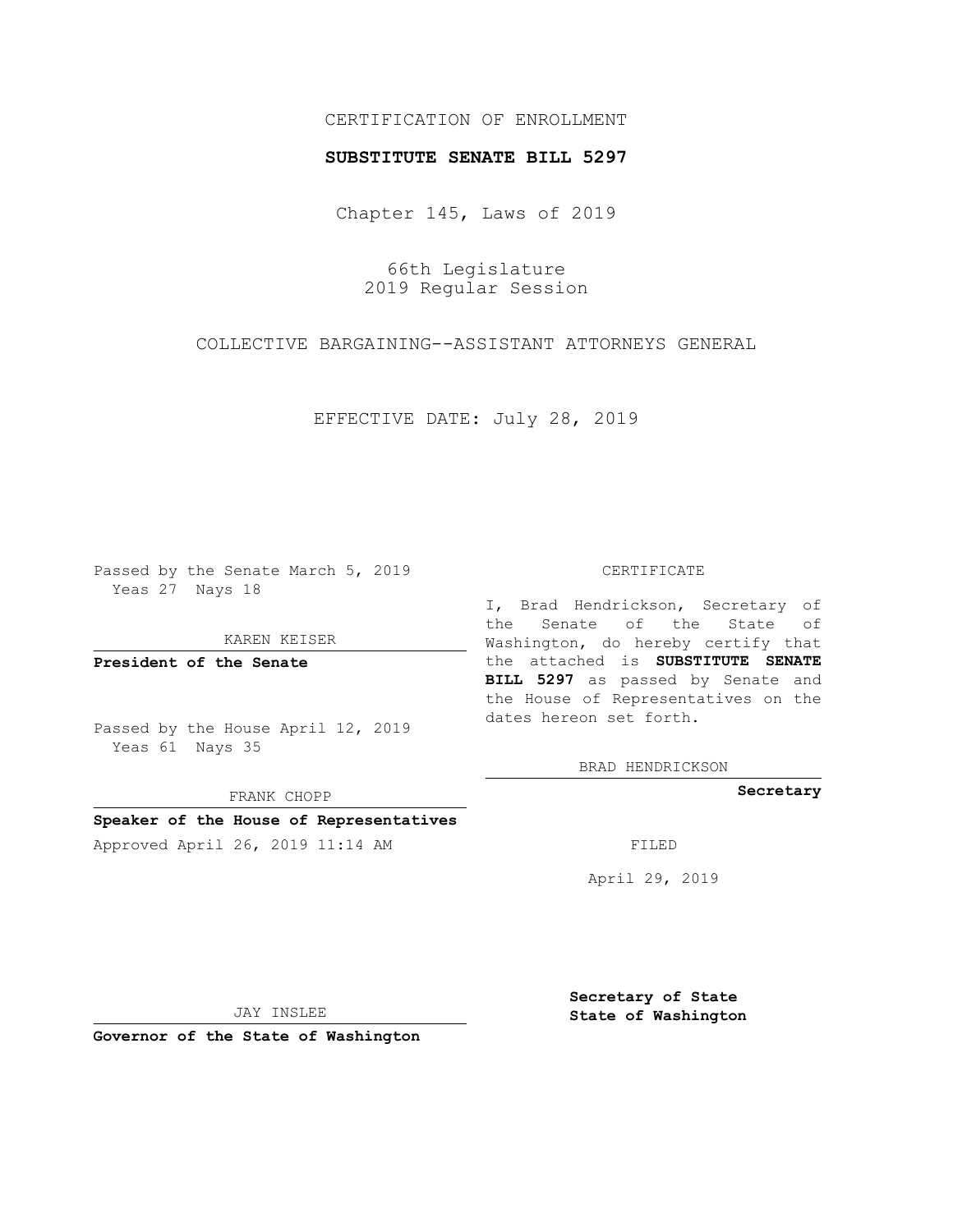### **SUBSTITUTE SENATE BILL 5297**

Passed Legislature - 2019 Regular Session

## **State of Washington 66th Legislature 2019 Regular Session**

**By** Senate Labor & Commerce (originally sponsored by Senators Hunt, Conway, Keiser, Dhingra, Saldaña, Kuderer, and Pedersen)

READ FIRST TIME 01/30/19.

 AN ACT Relating to extending collective bargaining rights to assistant attorneys general; amending RCW 41.80.005, 41.80.010, 43.10.070, and 43.10.060; adding a new section to chapter 41.80 RCW; 4 and creating a new section.

BE IT ENACTED BY THE LEGISLATURE OF THE STATE OF WASHINGTON:

 NEW SECTION. **Sec. 1.** The legislature finds that the legal services provided by assistant attorneys general in the office of the attorney general are crucial to the ability of the state officials, agencies, colleges, boards, and commissions to function and fulfill their obligations to the citizens of the state. Assistant attorneys general are exempt from civil service under RCW 41.06.070. The assistant attorneys general currently have no mechanism through which to collectively bargain for salary increases. The legislature finds the office of the attorney general has experienced increased difficulty recruiting and retaining attorneys due to the disparity in wages paid to assistant attorneys general as compared to attorneys in other public sector positions. This type of turnover is costly to the office of the attorney general, negatively impacts morale, interferes 19 with the ability of the office to succession plan, and ultimately harms the citizens of this state. Therefore, it is the legislature's intent to empower assistant attorneys general to collectively bargain

p. 1 SSB 5297.SL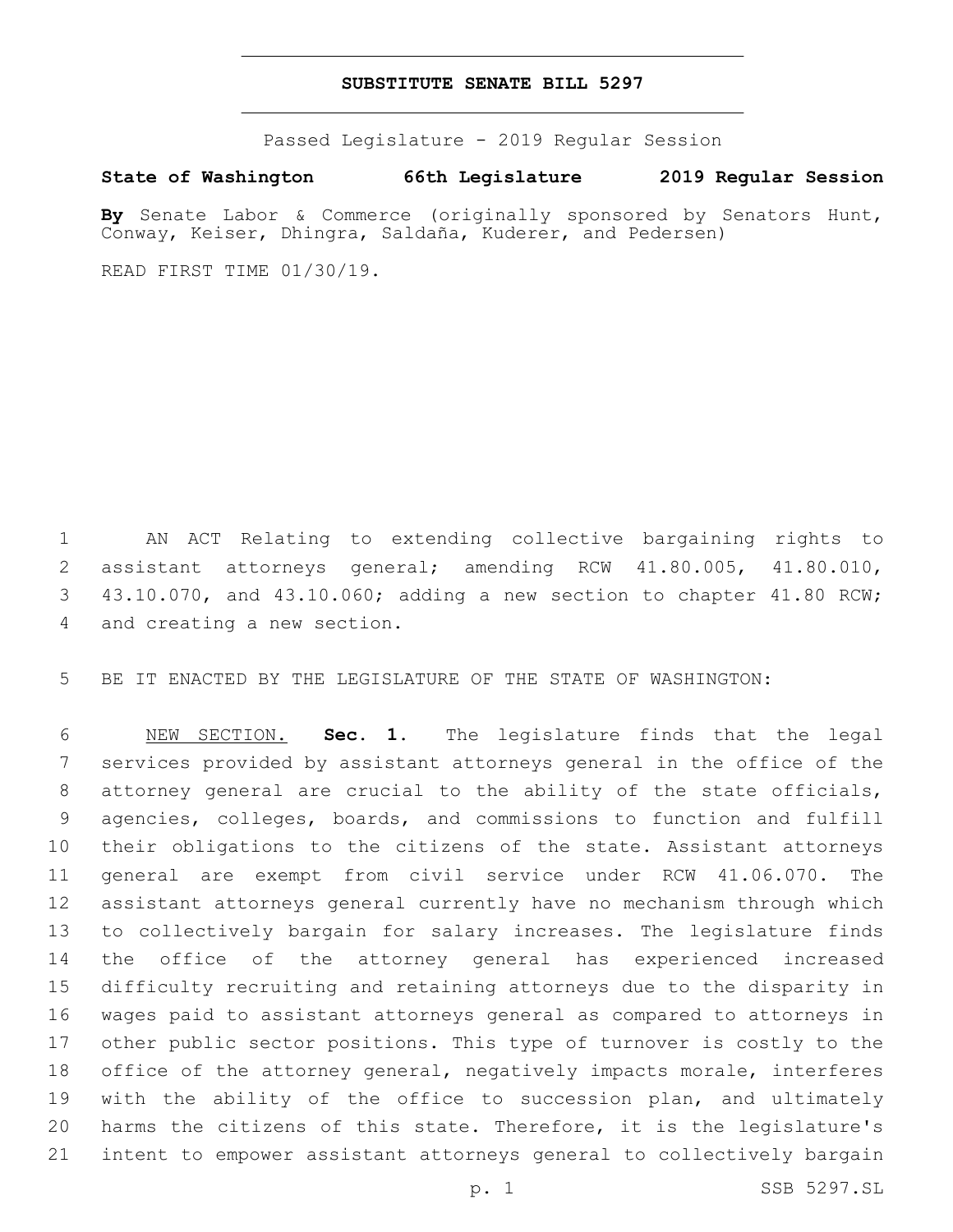for fair wages that will foster job satisfaction and the highest standards of professional competence among assistant attorneys 3 general.

 NEW SECTION. **Sec. 2.** A new section is added to chapter 41.80 5 RCW to read as follows:

 (1) In addition to the agencies defined in RCW 41.80.005 and subject to the provisions of this section, this chapter applies to 8 assistant attorneys general.

 (2)(a) Assistant attorneys general who are not otherwise excluded from bargaining under (b) of this subsection are granted the right to 11 collectively bargain.

 (b) Division chiefs, deputy attorneys general, the solicitor general, assistant attorneys general in the labor and personnel division, special assistant attorneys general, confidential employees as defined in RCW 41.80.005, and any assistant or deputy attorney general who reports directly to the attorney general are excluded from this section and do not have the right to collectively bargain.

 (3) The only unit appropriate for the purpose of collective bargaining under this chapter is a statewide unit of all assistant attorneys general not otherwise excluded from bargaining.

 (4) The governor or the governor's designee and an exclusive bargaining representative shall negotiate one master collective bargaining agreement for assistant attorneys general.

 **Sec. 3.** RCW 41.80.005 and 2011 1st sp.s. c 43 s 444 are each 25 amended to read as follows:

 Unless the context clearly requires otherwise, the definitions in 27 this section apply throughout this chapter.

 (1) "Agency" means any agency as defined in RCW 41.06.020 and 29 covered by chapter 41.06 RCW. "Agency" also includes the assistant 30 attorneys general of the attorney general's office, regardless of whether those employees are exempt under chapter 41.06 RCW.

 (2) "Collective bargaining" means the performance of the mutual obligation of the representatives of the employer and the exclusive bargaining representative to meet at reasonable times and to bargain in good faith in an effort to reach agreement with respect to the subjects of bargaining specified under RCW 41.80.020. The obligation to bargain does not compel either party to agree to a proposal or to make a concession, except as otherwise provided in this chapter.

p. 2 SSB 5297.SL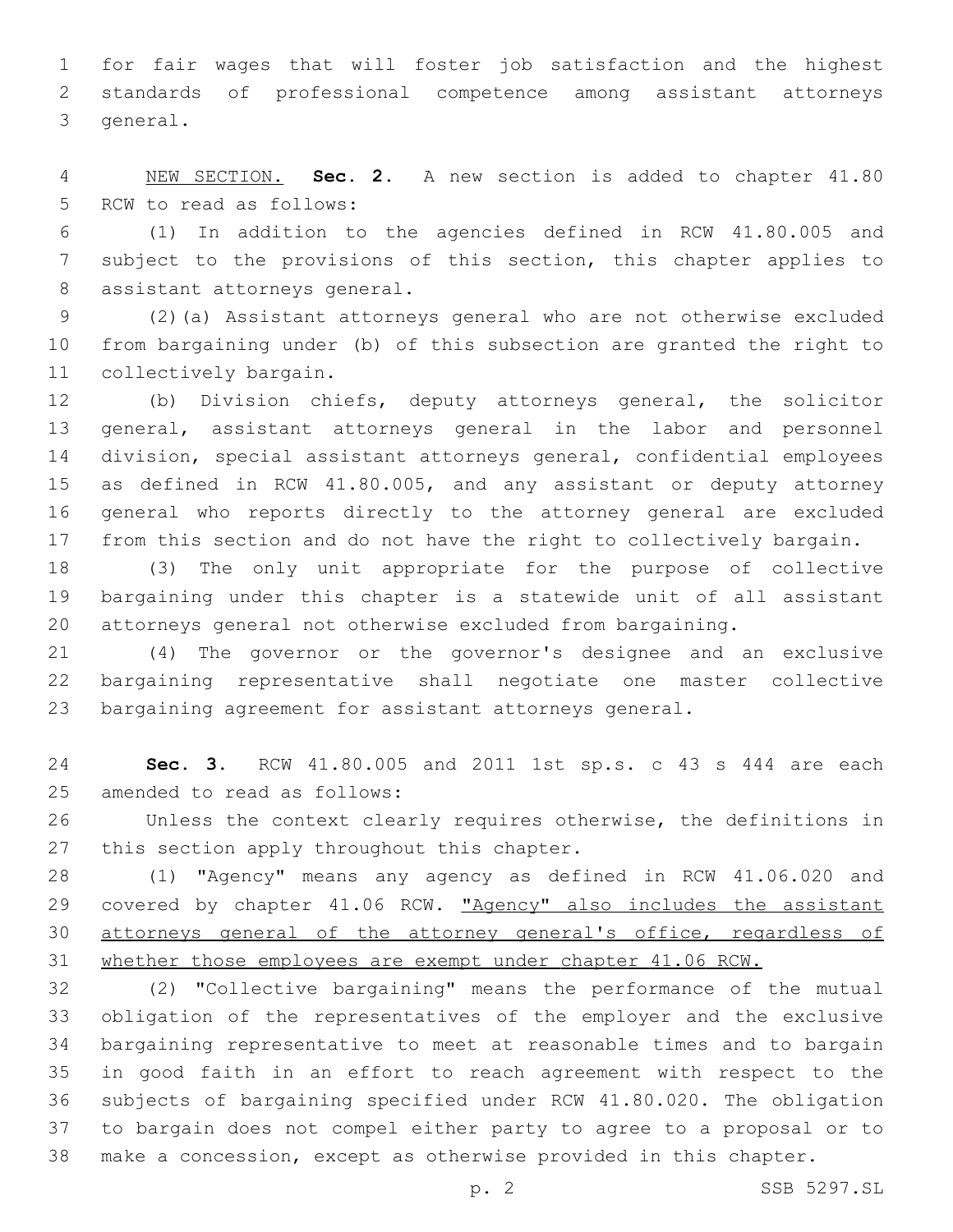(3) "Commission" means the public employment relations 2 commission.

 (4) "Confidential employee" means an employee who, in the regular course of his or her duties, assists in a confidential capacity persons who formulate, determine, and effectuate management policies with regard to labor relations or who, in the regular course of his or her duties, has authorized access to information relating to the effectuation or review of the employer's collective bargaining policies, or who assists or aids a manager. "Confidential employee" also includes employees who assist assistant attorneys general who advise and represent managers or confidential employees in personnel 12 or labor relations matters, or who advise or represent the state in 13 tort actions.

 (5) "Director" means the director of the public employment 15 relations commission.

 (6) "Employee" means any employee, including employees whose work has ceased in connection with the pursuit of lawful activities 18 protected by this chapter, covered by chapter  $41.06$  RCW( $(-$  except)). "Employee" includes assistant attorneys general of the office of the attorney general, regardless of their exemption under chapter 41.06 21 RCW. "Employee" does not include:

 (a) Employees covered for collective bargaining by chapter 41.56 23 RCW;

24 (b) Confidential employees;

(c) Members of the Washington management service;

26 (d) Internal auditors in any agency; or

 (e) Any employee of the commission, the office of financial management, or the office of risk management within the department of 29 enterprise services.

 (7) "Employee organization" means any organization, union, or association in which employees participate and that exists for the purpose, in whole or in part, of collective bargaining with 33 employers.

(8) "Employer" means the state of Washington.34

 (9) "Exclusive bargaining representative" means any employee organization that has been certified under this chapter as the representative of the employees in an appropriate bargaining unit.

 (10) "Institutions of higher education" means the University of Washington, Washington State University, Central Washington University, Eastern Washington University, Western Washington

p. 3 SSB 5297.SL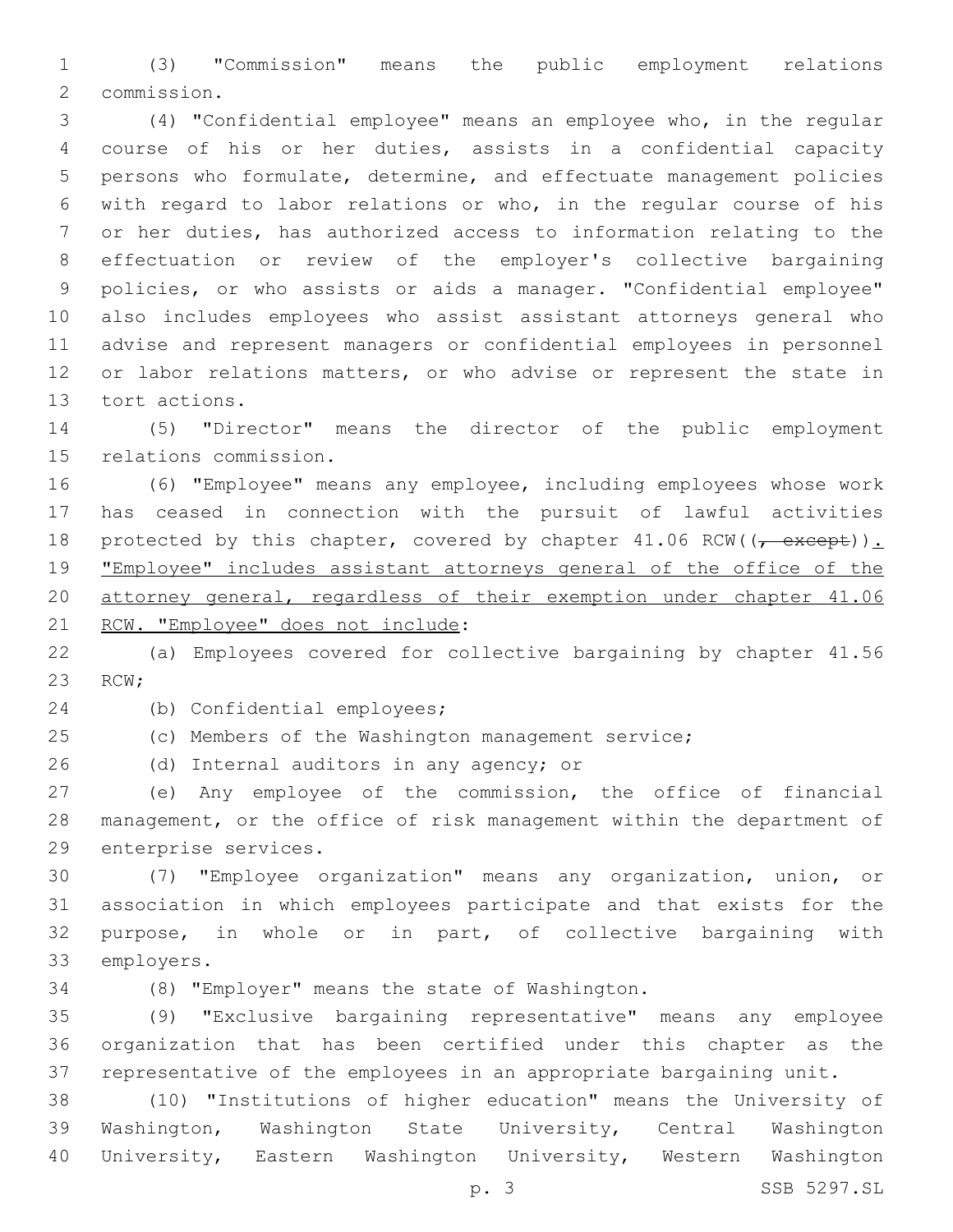University, The Evergreen State College, and the various state 2 community colleges.

 (11) "Labor dispute" means any controversy concerning terms, tenure, or conditions of employment, or concerning the association or representation of persons in negotiating, fixing, maintaining, changing, or seeking to arrange terms or conditions of employment with respect to the subjects of bargaining provided in this chapter, regardless of whether the disputants stand in the proximate relation 9 of employer and employee.

(12) "Manager" means "manager" as defined in RCW 41.06.022.

 (13) "Supervisor" means an employee who has authority, in the interest of the employer, to hire, transfer, suspend, lay off, recall, promote, discharge, direct, reward, or discipline employees, 14 or to adjust employee grievances, or effectively to recommend such action, if the exercise of the authority is not of a merely routine nature but requires the consistent exercise of individual judgment. However, no employee who is a member of the Washington management service may be included in a collective bargaining unit established 19 under this section.

 (14) "Unfair labor practice" means any unfair labor practice 21 listed in RCW 41.80.110.

 **Sec. 4.** RCW 41.80.010 and 2017 3rd sp.s. c 23 s 3 are each 23 amended to read as follows:

 (1) For the purpose of negotiating collective bargaining agreements under this chapter, the employer shall be represented by the governor or governor's designee, except as provided for institutions of higher education in subsection (4) of this section.

 (2)(a) Except as otherwise provided, if an exclusive bargaining 29 representative represents more than one bargaining unit, the exclusive bargaining representative shall negotiate with each employer representative as designated in subsection (1) of this section one master collective bargaining agreement on behalf of all the employees in bargaining units that the exclusive bargaining representative represents. For those exclusive bargaining representatives who represent fewer than a total of five hundred employees each, negotiation shall be by a coalition of all those exclusive bargaining representatives. The coalition shall bargain for a master collective bargaining agreement covering all of the employees represented by the coalition. The governor's designee and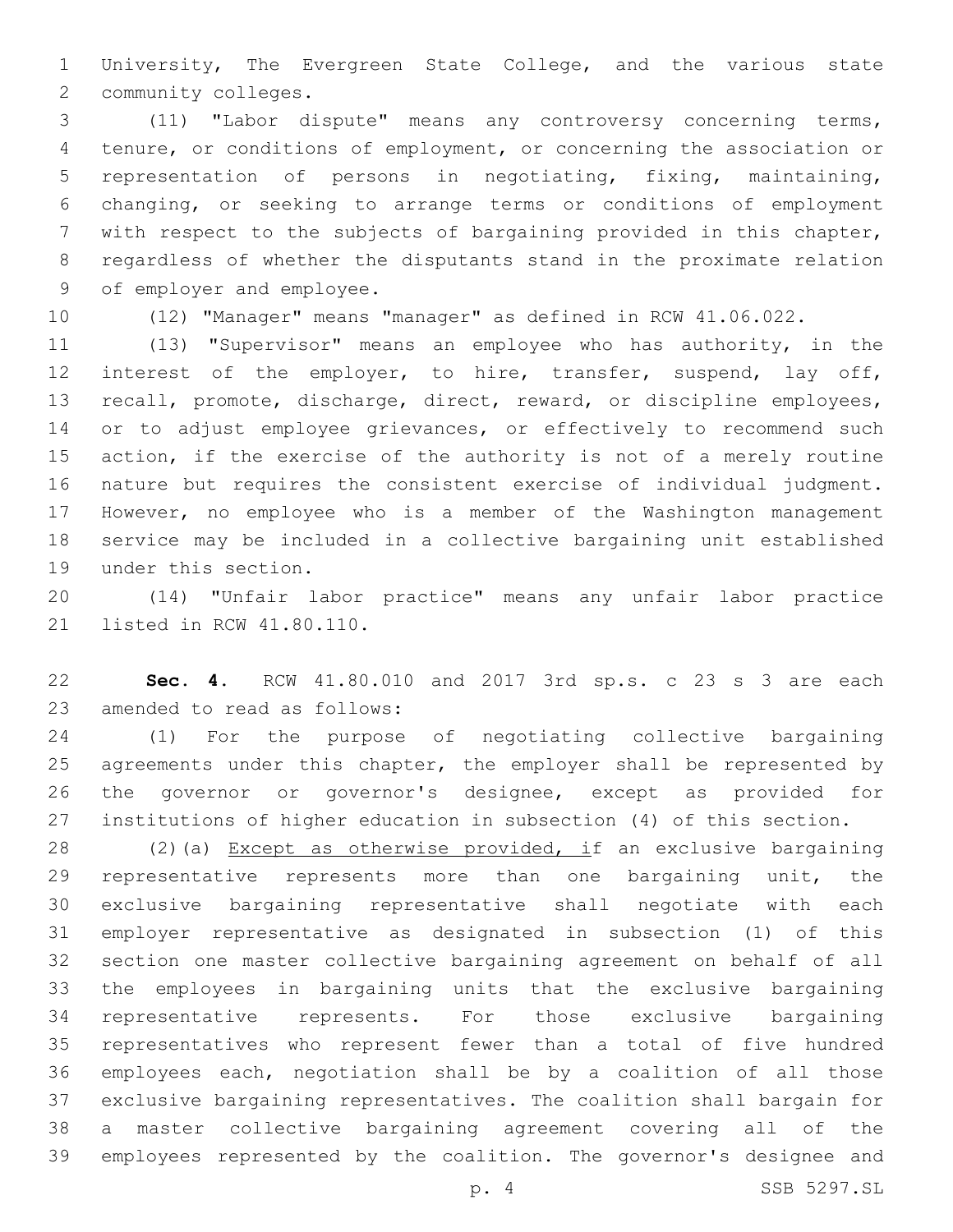the exclusive bargaining representative or representatives are authorized to enter into supplemental bargaining of agency-specific issues for inclusion in or as an addendum to the master collective bargaining agreement, subject to the parties' agreement regarding the issues and procedures for supplemental bargaining. This section does not prohibit cooperation and coordination of bargaining between two 7 or more exclusive bargaining representatives.

 (b) This subsection (2) does not apply to exclusive bargaining representatives who represent employees of institutions of higher education, except when the institution of higher education has elected to exercise its option under subsection (4) of this section to have its negotiations conducted by the governor or governor's designee under the procedures provided for general government agencies in subsections (1) through (3) of this section.

 (c) If five hundred or more employees of an independent state elected official listed in RCW 43.01.010 are organized in a bargaining unit or bargaining units under RCW 41.80.070, the official shall be consulted by the governor or the governor's designee before any agreement is reached under (a) of this subsection concerning supplemental bargaining of agency specific issues affecting the 21 employees in such bargaining unit.

22 (d) For assistant attorneys general, the governor or the governor's designee and an exclusive bargaining representative shall negotiate one master collective bargaining agreement.

 (3) The governor shall submit a request for funds necessary to implement the compensation and fringe benefit provisions in the master collective bargaining agreement or for legislation necessary to implement the agreement. Requests for funds necessary to implement the provisions of bargaining agreements shall not be submitted to the 30 legislature by the governor unless such requests:

 (a) Have been submitted to the director of the office of financial management by October 1 prior to the legislative session at 33 which the requests are to be considered; and

 (b) Have been certified by the director of the office of financial management as being feasible financially for the state.

 The legislature shall approve or reject the submission of the request for funds as a whole. The legislature shall not consider a request for funds to implement a collective bargaining agreement unless the request is transmitted to the legislature as part of the governor's budget document submitted under RCW 43.88.030 and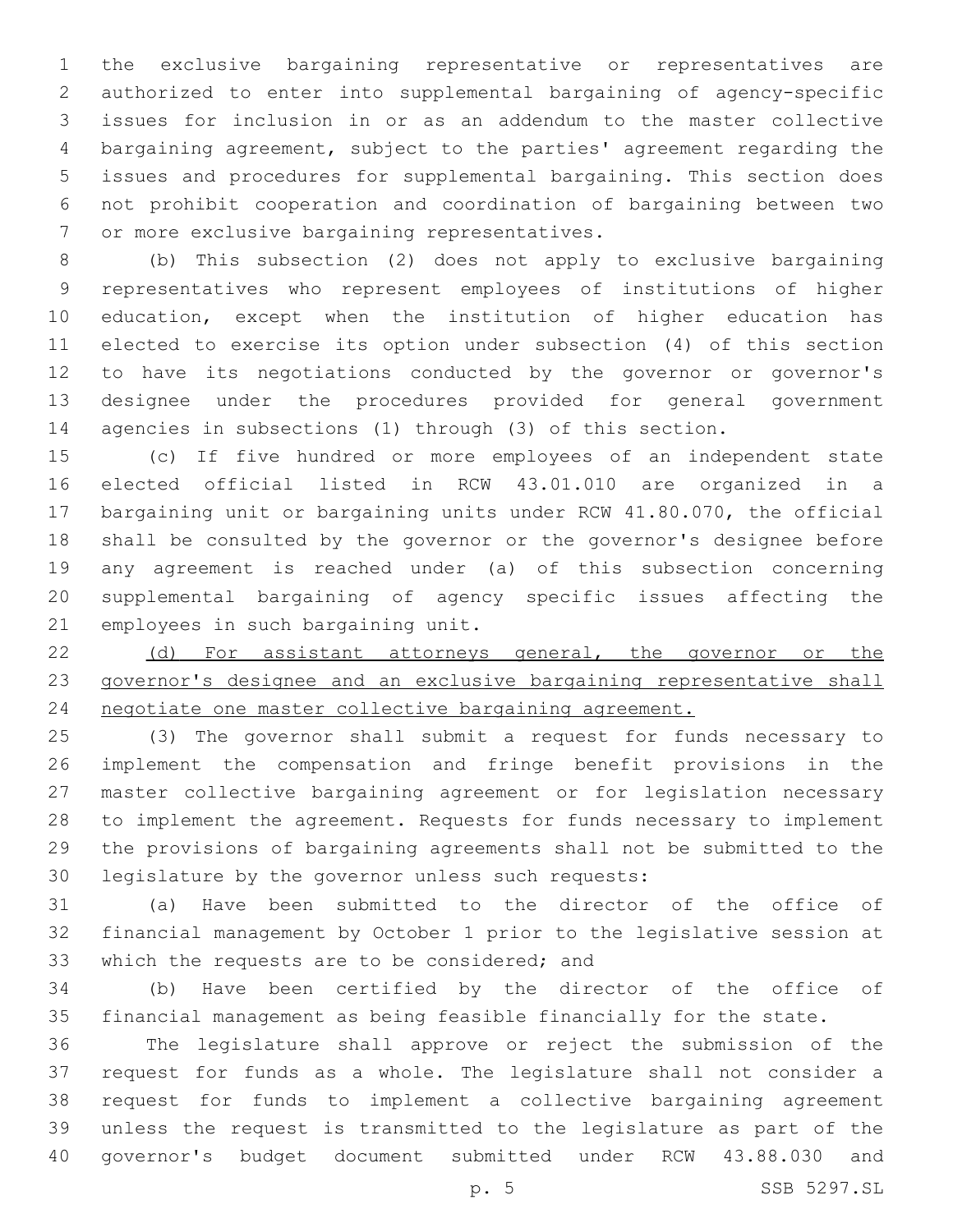43.88.060. If the legislature rejects or fails to act on the submission, either party may reopen all or part of the agreement or the exclusive bargaining representative may seek to implement the 4 procedures provided for in RCW 41.80.090.

 (4)(a)(i) For the purpose of negotiating agreements for institutions of higher education, the employer shall be the respective governing board of each of the universities, colleges, or community colleges or a designee chosen by the board to negotiate on 9 its behalf.

 (ii) A governing board of a university or college may elect to have its negotiations conducted by the governor or governor's designee under the procedures provided for general government agencies in subsections (1) through (3) of this section, except that:

 (A) The governor or the governor's designee and an exclusive bargaining representative shall negotiate one master collective bargaining agreement for all of the bargaining units of employees of 17 a university or college that the representative represents; or

 (B) If the parties mutually agree, the governor or the governor's designee and an exclusive bargaining representative shall negotiate one master collective bargaining agreement for all of the bargaining units of employees of more than one university or college that the 22 representative represents.

 (iii) A governing board of a community college may elect to have its negotiations conducted by the governor or governor's designee under the procedures provided for general government agencies in 26 subsections (1) through (3) of this section.

 (b) Prior to entering into negotiations under this chapter, the institutions of higher education or their designees shall consult with the director of the office of financial management regarding financial and budgetary issues that are likely to arise in the 31 impending negotiations.

 (c)(i) In the case of bargaining agreements reached between institutions of higher education other than the University of Washington and exclusive bargaining representatives agreed to under 35 the provisions of this chapter, if appropriations are necessary to implement the compensation and fringe benefit provisions of the bargaining agreements, the governor shall submit a request for such funds to the legislature according to the provisions of subsection (3) of this section, except as provided in (c)(iii) of this 40 subsection.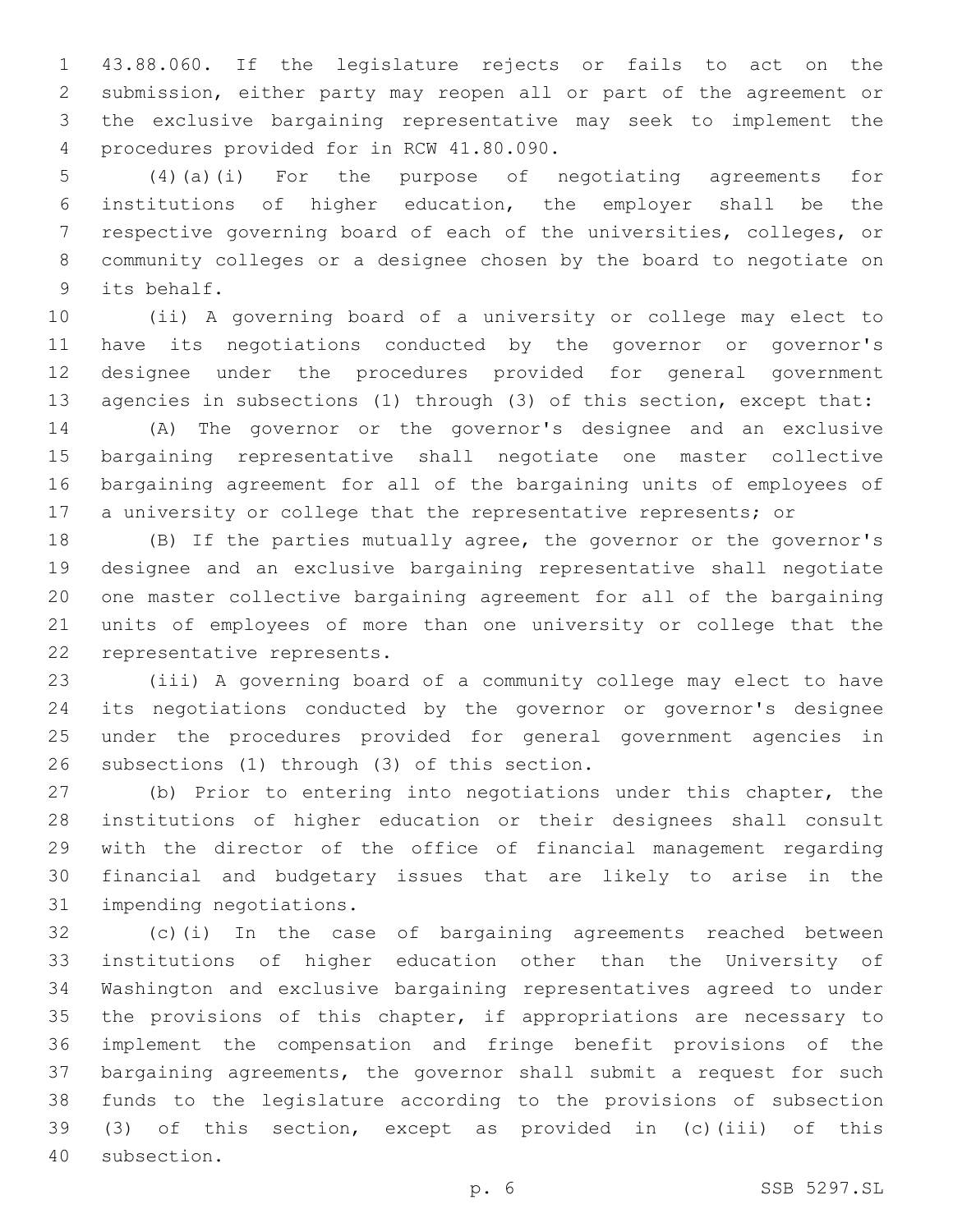(ii) In the case of bargaining agreements reached between the University of Washington and exclusive bargaining representatives agreed to under the provisions of this chapter, if appropriations are necessary to implement the compensation and fringe benefit provisions of a bargaining agreement, the governor shall submit a request for such funds to the legislature according to the provisions of subsection (3) of this section, except as provided in this subsection (4)(c)(ii) and as provided in (c)(iii) of this subsection.

 (A) If appropriations of less than ten thousand dollars are necessary to implement the provisions of a bargaining agreement, a request for such funds shall not be submitted to the legislature by the governor unless the request has been submitted to the director of the office of financial management by October 1 prior to the legislative session at which the request is to be considered.

 (B) If appropriations of ten thousand dollars or more are necessary to implement the provisions of a bargaining agreement, a request for such funds shall not be submitted to the legislature by 18 the governor unless the request:

 (I) Has been submitted to the director of the office of financial management by October 1 prior to the legislative session at which the 21 request is to be considered; and

 (II) Has been certified by the director of the office of financial management as being feasible financially for the state.

 (C) If the director of the office of financial management does not certify a request under (c)(ii)(B) of this subsection as being feasible financially for the state, the parties shall enter into collective bargaining solely for the purpose of reaching a mutually agreed upon modification of the agreement necessary to address the absence of those requested funds. The legislature may act upon the compensation and fringe benefit provisions of the modified collective bargaining agreement if those provisions are agreed upon and submitted to the office of financial management and legislative budget committees before final legislative action on the biennial or supplemental operating budget by the sitting legislature.

 (iii) In the case of a bargaining unit of employees of institutions of higher education in which the exclusive bargaining representative is certified during or after the conclusion of a legislative session, the legislature may act upon the compensation and fringe benefit provisions of the unit's initial collective bargaining agreement if those provisions are agreed upon and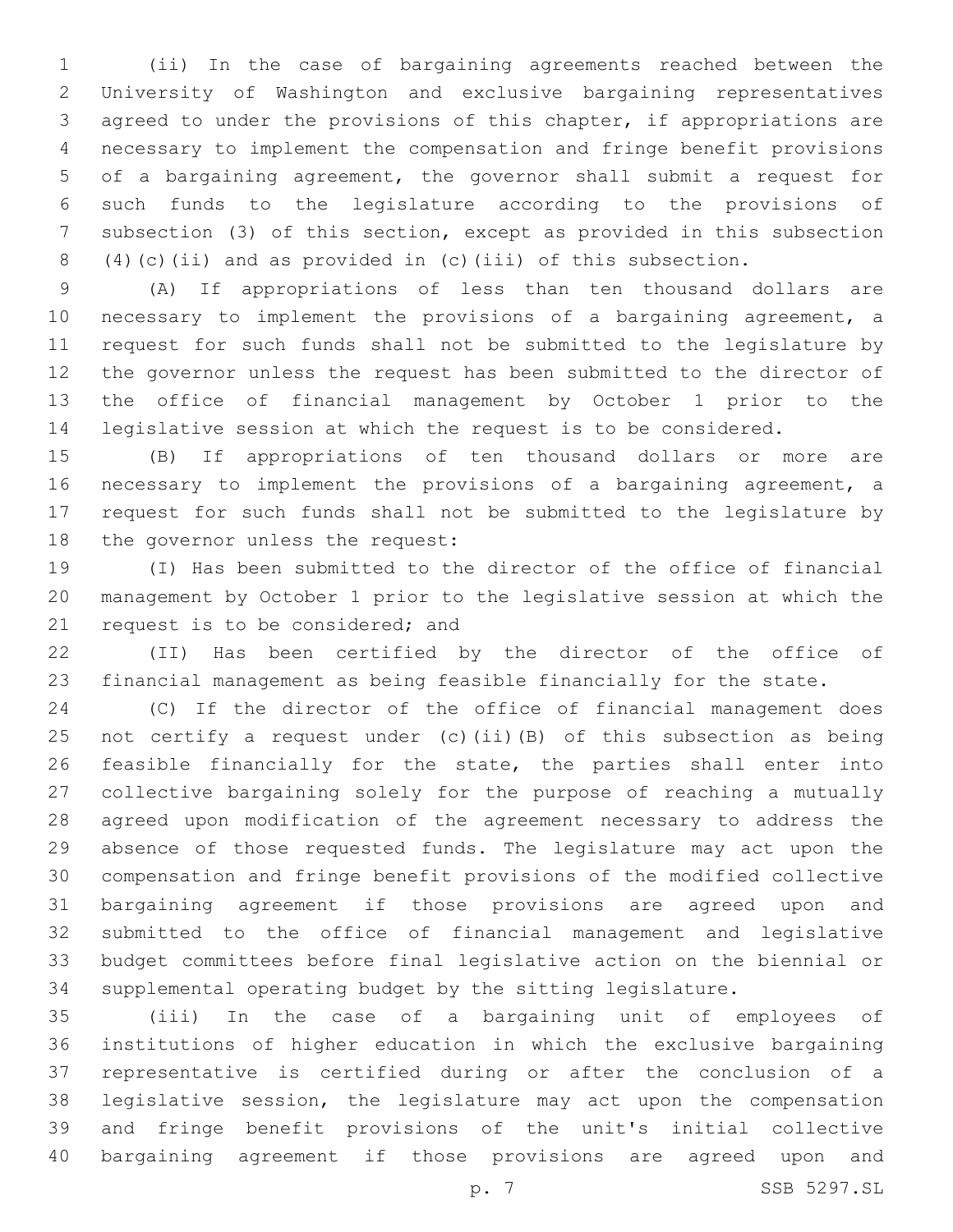submitted to the office of financial management and legislative budget committees before final legislative action on the biennial or supplemental operating budget by the sitting legislature.

 (5) If, after the compensation and fringe benefit provisions of an agreement are approved by the legislature, a significant revenue shortfall occurs resulting in reduced appropriations, as declared by proclamation of the governor or by resolution of the legislature, both parties shall immediately enter into collective bargaining for a mutually agreed upon modification of the agreement.

 (6) After the expiration date of a collective bargaining agreement negotiated under this chapter, all of the terms and conditions specified in the collective bargaining agreement remain in effect until the effective date of a subsequently negotiated agreement, not to exceed one year from the expiration date stated in 15 the agreement. Thereafter, the employer may unilaterally implement 16 according to law.

 (7) For the 2013-2015 fiscal biennium, a collective bargaining agreement related to employee health care benefits negotiated between the employer and coalition pursuant to RCW 41.80.020(3) regarding the dollar amount expended on behalf of each employee shall be a separate agreement for which the governor may request funds necessary to implement the agreement. The legislature may act upon a 2013-2015 collective bargaining agreement related to employee health care benefits if an agreement is reached and submitted to the office of financial management and legislative budget committees before final legislative action on the biennial or supplemental operating 27 appropriations act by the sitting legislature.

 (8)(a) For the 2015-2017 fiscal biennium, the governor may 29 request funds to implement:

 (i) Modifications to collective bargaining agreements as set forth in a memorandum of understanding negotiated between the employer and the service employees international union healthcare 1199nw, an exclusive bargaining representative, that was necessitated by an emergency situation or an imminent jeopardy determination by the center for medicare and medicaid services that relates to the safety or health of the clients, employees, or both the clients and 37 employees.

 (ii) Unilaterally implemented modifications to collective bargaining agreements, resulting from the employer being prohibited from negotiating with an exclusive bargaining representative due to a

p. 8 SSB 5297.SL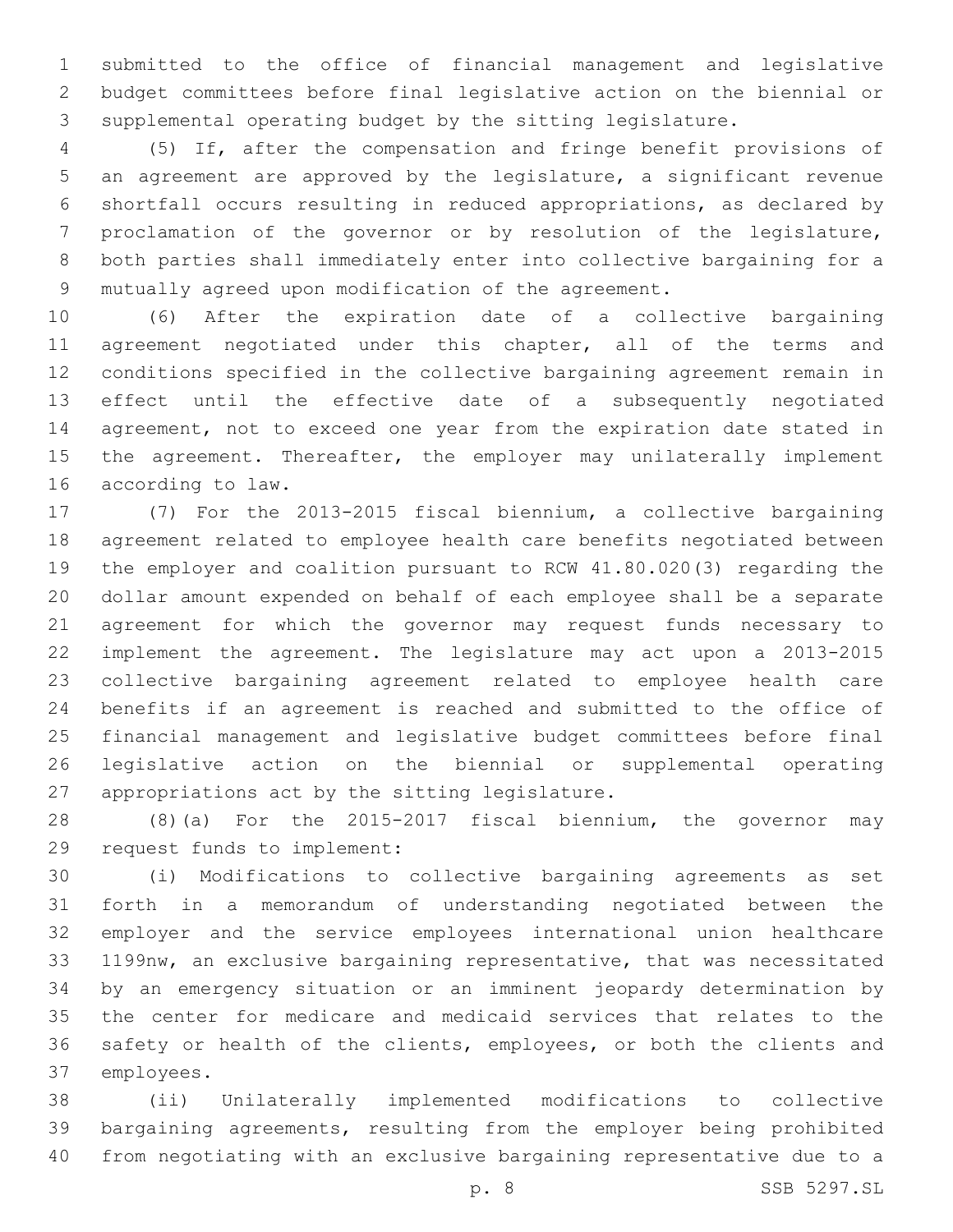pending representation petition, necessitated by an emergency situation or an imminent jeopardy determination by the center for medicare and medicaid services that relates to the safety or health of the clients, employees, or both the clients and employees.

 (iii) Modifications to collective bargaining agreements as set forth in a memorandum of understanding negotiated between the employer and the union of physicians of Washington, an exclusive bargaining representative, that was necessitated by an emergency situation or an imminent jeopardy determination by the center for medicare and medicaid services that relates to the safety or health of the clients, employees, or both the clients and employees. If the memorandum of understanding submitted to the legislature as part of the governor's budget document is rejected by the legislature, and the parties reach a new memorandum of understanding by June 30, 2016, within the funds, conditions, and limitations provided in section 204, chapter 36, Laws of 2016 sp. sess., the new memorandum of understanding shall be considered approved by the legislature and may 18 be retroactive to December 1, 2015.

 (iv) Modifications to collective bargaining agreements as set forth in a memorandum of understanding negotiated between the employer and the teamsters union local 117, an exclusive bargaining representative, for salary adjustments for the state employee job classifications of psychiatrist, psychiatric social worker, and 24 psychologist.

 (b) For the 2015-2017 fiscal biennium, the legislature may act upon the request for funds for modifications to a 2015-2017 27 collective bargaining agreement under (a)(i), (ii), (iii), and (iv) of this subsection if funds are requested by the governor before final legislative action on the supplemental omnibus appropriations 30 act by the sitting legislature.

 (c) The request for funding made under this subsection and any action by the legislature taken pursuant to this subsection is limited to the modifications described in this subsection and may not otherwise affect the original terms of the 2015-2017 collective 35 bargaining agreement.

 (d) Subsection (3)(a) and (b) of this section do not apply to requests for funding made pursuant to this subsection.

 **Sec. 5.** RCW 43.10.070 and 1965 c 8 s 43.10.070 are each amended to read as follows:39